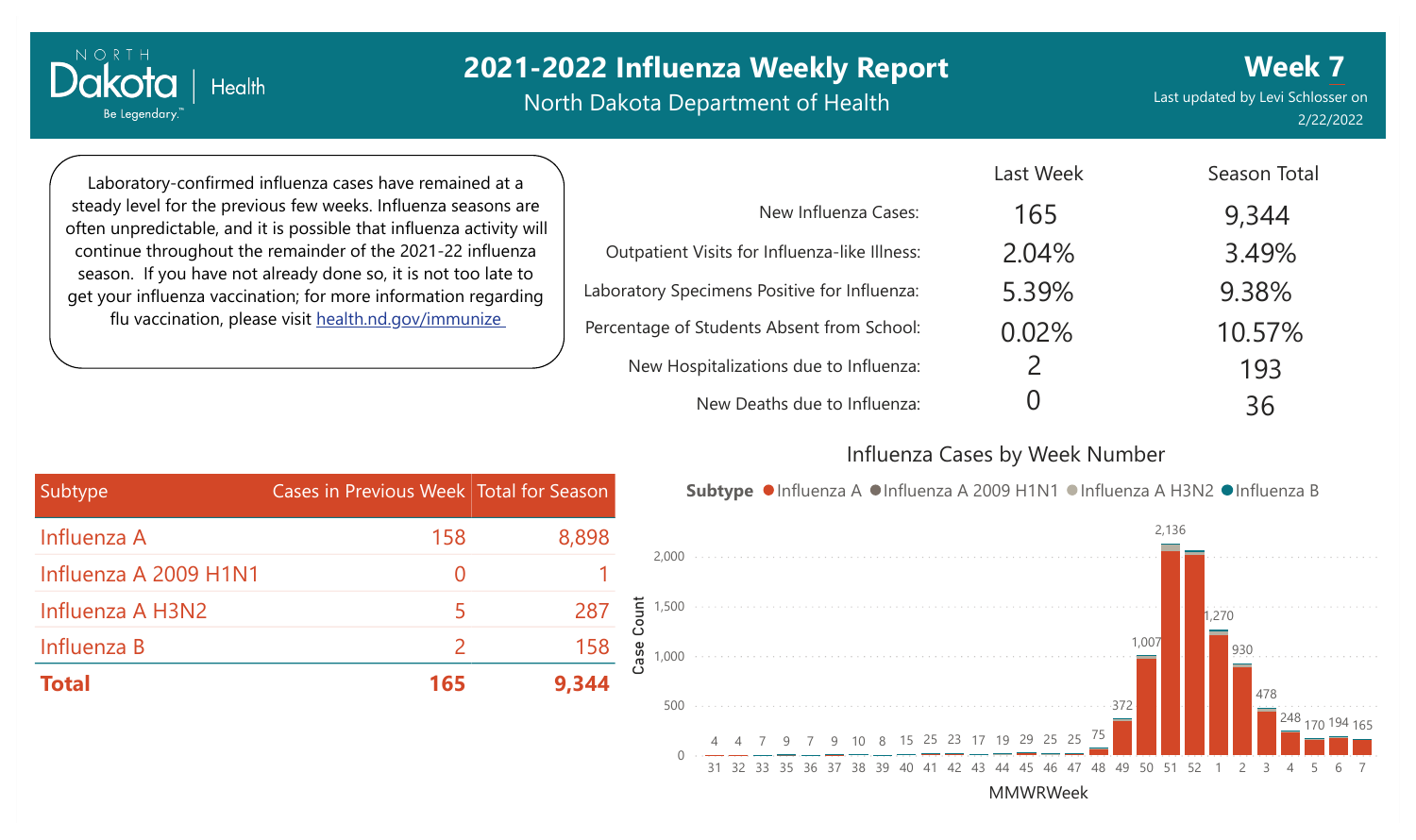

## **2021-2022 Influenza Weekly Report** North Dakota Department of Health

**Week 7** Last updated by Levi Schlosser on 2/22/2022

Laboratory-confirmed influenza is a reportable disease in North Dakota. Influenza "cases" include people that have tested positive for influenza in a healthcare setting. It does not include people with influenza who did not seek healthcare, or were diagnosed without a lab test, which is common. The true number of people in North Dakota is underrepresented, but case data allows us where influenza is circulating and in what populations. It also provides context regarding how the current season compares with previous seasons. Find more information about cases on ndflu.com

Influenza Cases by Gender





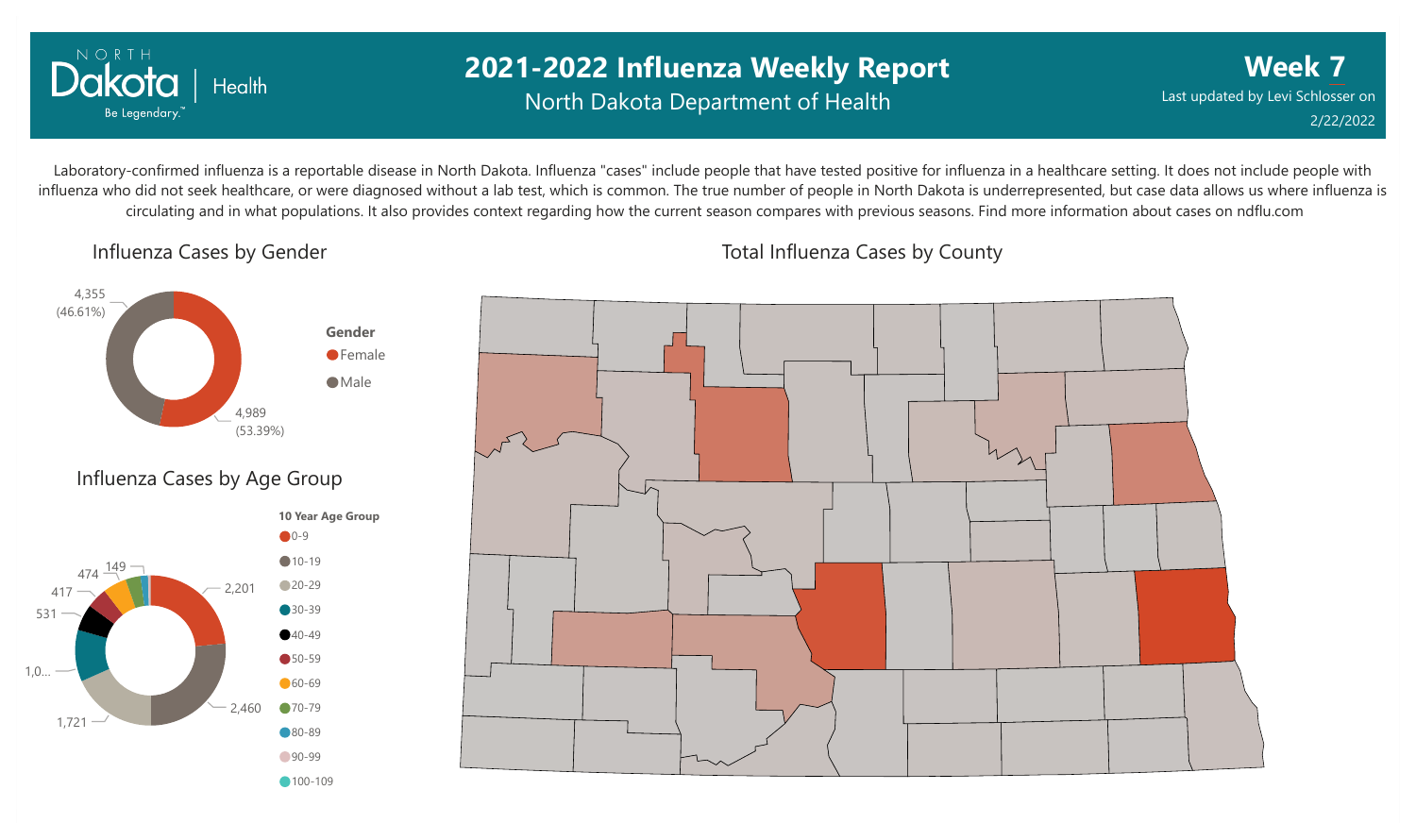

New Weekly Hospitalizations

NORTH

Total Hospitalizations for Season

Flu Deaths

2413 Pneumonia/Flu Deaths

**Week 7**

2/22/2022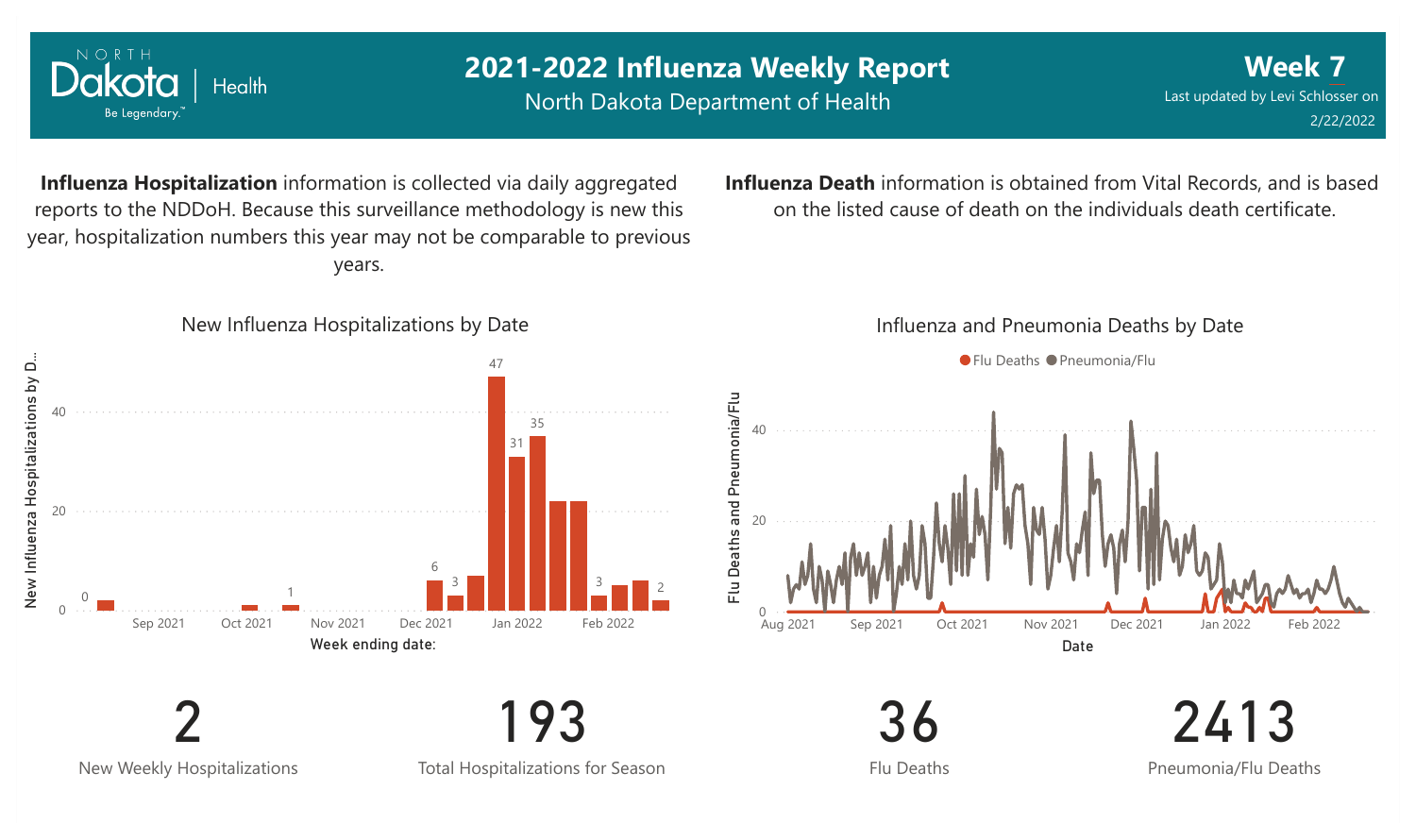

North Dakota Department of Health

2.04%

**Week 7** Last updated by Levi Schlosser on 2/22/2022

**Outpatient Influenza-like Illness (ILI)** The NDDoH participates in the national U.S. Outpatient Influenza-like Illness Surveillance Network (ILINet). Data from participating outpatient providers in north Dakota are pooled to create a state-wide estimate for the weekly percent of healthcare visists due to influenza-like illness (ILI). Patients presenting with a fever of 100 degrees or greater AND a cough and/or sore throat are considered to have ILI. For more information [on state and national ILINet data, see FluView](http://fluview%20interactive/)

Interactive



**Total 20,077 4.36%**

**Sentinel Laboratory Data** The NDDoH receives influenza and RSV testing data from participating sentinel laboratories across the state. The total number of positive tests and the total number of tests conducted are reported and used to create a state-wide percent positivity statistic. For influenza, percent positivity of 10% or greater indicates 'season level' influenza activity.



| Week ending date:           | Total # of Specimens Tested Flu Positivity RSV Positivity |       |       |
|-----------------------------|-----------------------------------------------------------|-------|-------|
| Saturday, January 15, 2022  | 5,441                                                     | 7.28% | 1.58% |
| Saturday, January 22, 2022  | 3,525                                                     | 5.90% | 1.35% |
| Saturday, January 29, 2022  | 3,091                                                     | 3.33% | 2.53% |
| Saturday, February 05, 2022 | 2,005                                                     | 5.39% | 2.12% |
| Saturday, February 12, 2022 | 1,580                                                     | 3.35% | 0.66% |
| Saturday, February 19, 2022 | 297                                                       | 5.39% | 0.84% |
| <b>Total</b>                | 15.939                                                    | 5.55% | 1.59% |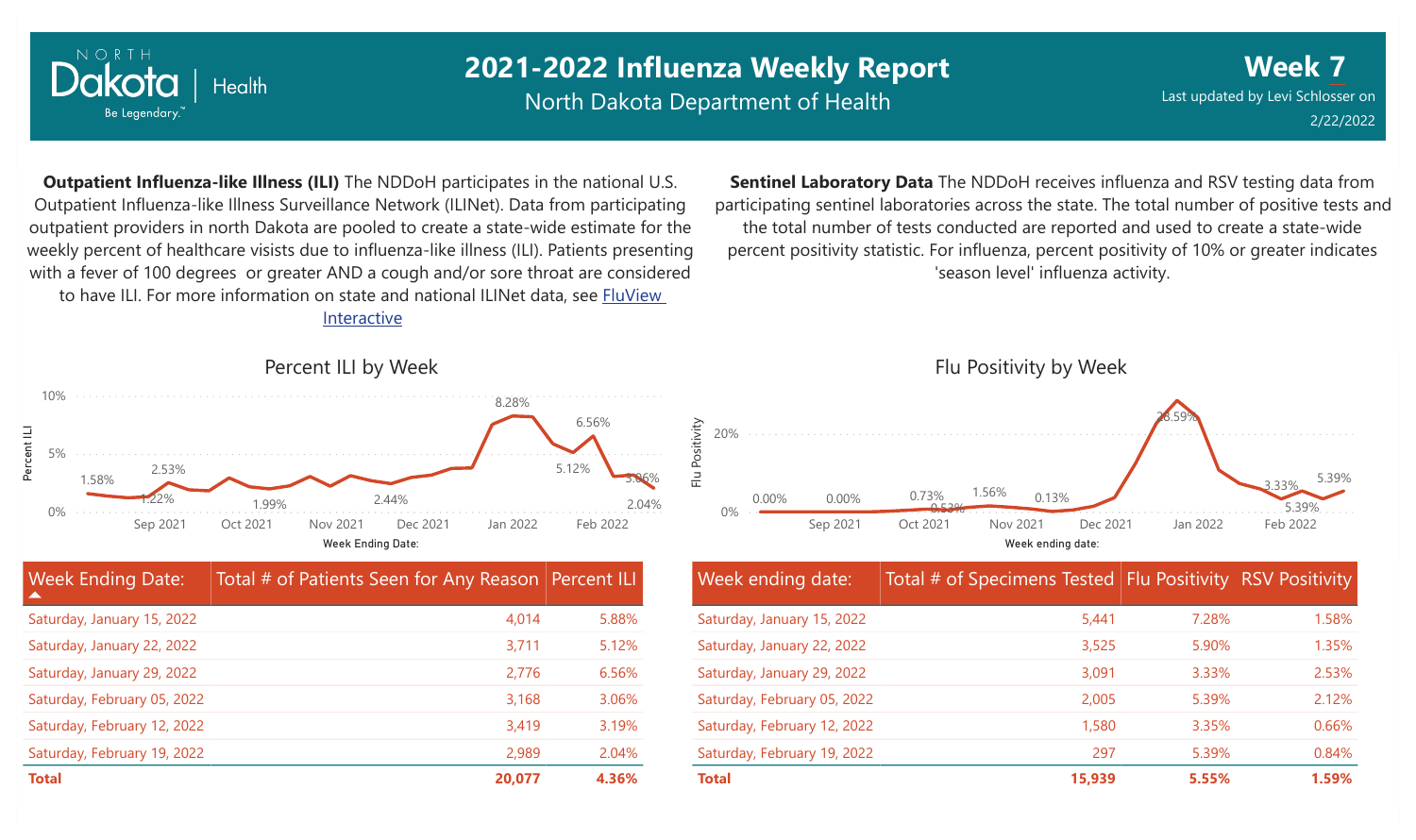

During the influenza season, increases in the **school absenteeism** data cab be used as an early indicator for influenza circulation. The NDDoH received absenteeism data from a majority of schools in the state. Data here include absences for all reasons.



| <b>Week End Date</b>        | <b>Total Enrollment Percent Absent</b> |       |
|-----------------------------|----------------------------------------|-------|
| Saturday, January 22, 2022  | 124,120                                | 0.14% |
| Saturday, January 29, 2022  | 124,452                                | 0.05% |
| Saturday, February 05, 2022 | 124,454                                | 0.04% |
| Saturday, February 12, 2022 | 123,454                                | 0.02% |
| Saturday, February 19, 2022 | 124,452                                | 0.02% |

During the influenza season, **influenza outbreaks** are common anywhere people gather, including schools, child care centers, long-term care facilities, and health care facilities. Outbreaks of influenza or influenza-like illness may be reported to the NDDoH. The following outbreaks have been reported this season.



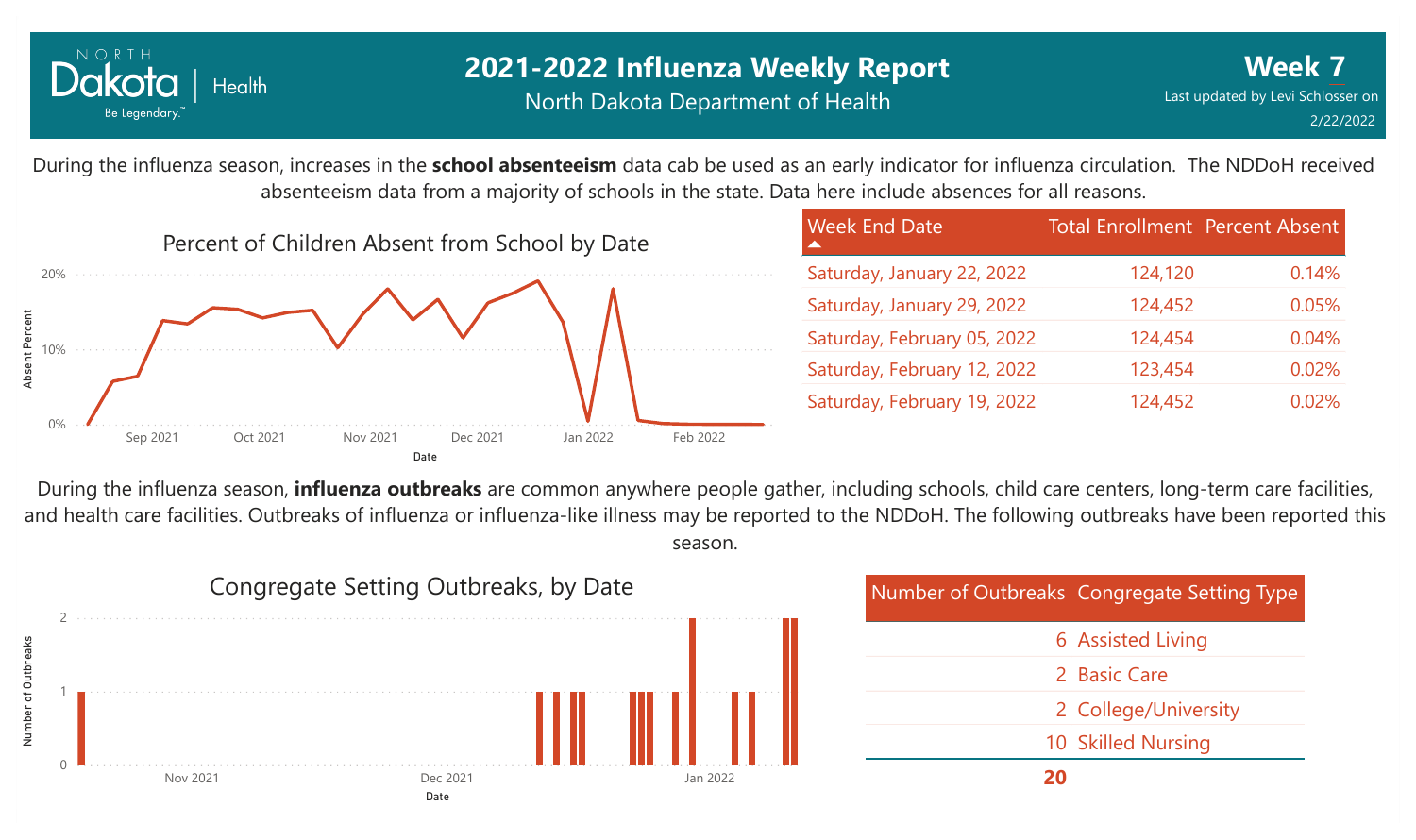

## **2021-2022 Influenza Weekly Report** North Dakota Department of Health

**Week 7** Last updated by Levi Schlosser on 2/22/2022

Statewide Doses Administered

**Influenza vaccine doses administered** data from the North Dakota Immunization Information System (NDIIS) includes all administered doses of flu vaccine documented in the NDIIS to records with a North Dakota address. Adult immunizations do not have to be reported to the NDIIS so there may be more influenza vaccine doses being administered that are not reported to the NDIIS. Age groups are determined base on age at time of vaccination.



Doses Administered by Age Group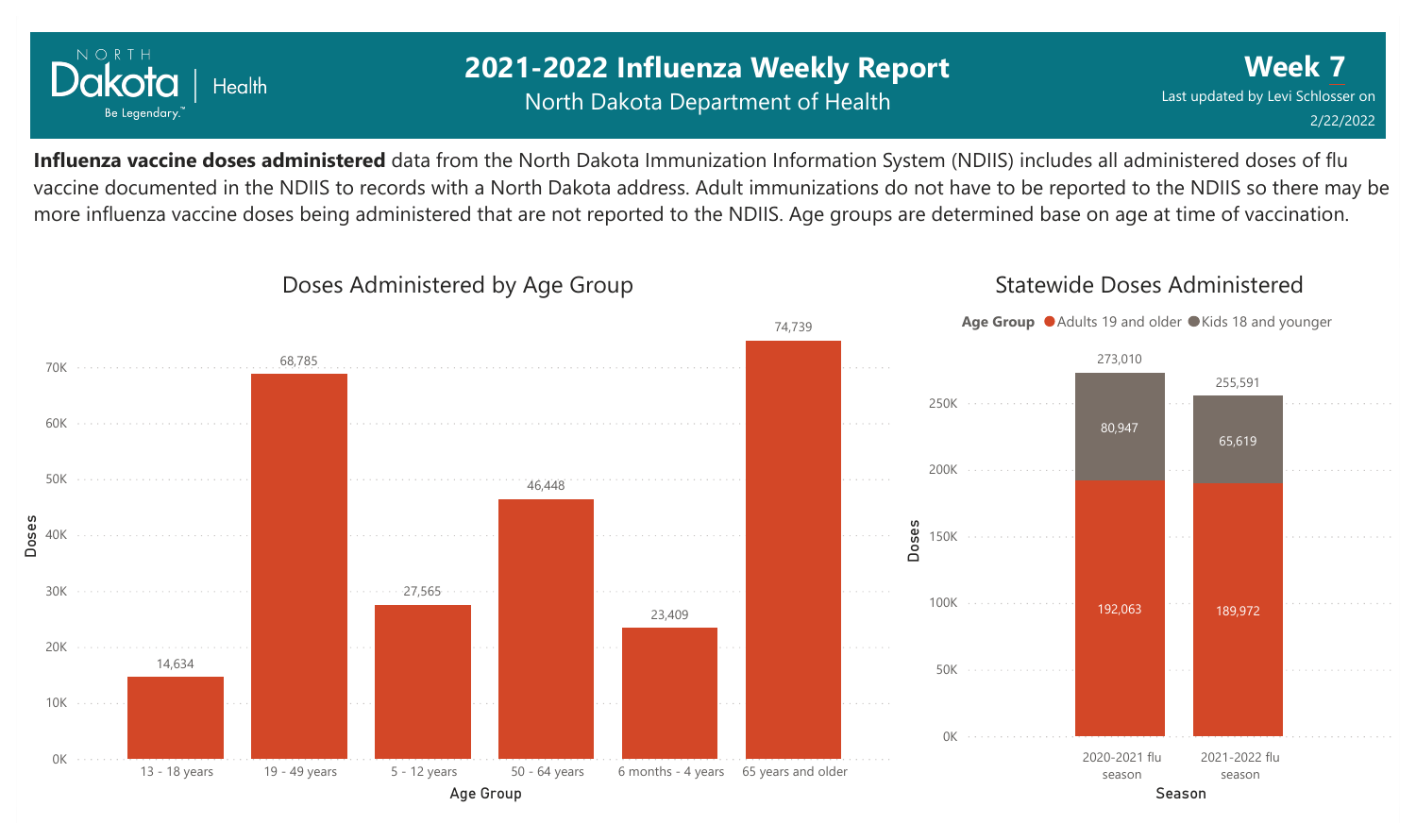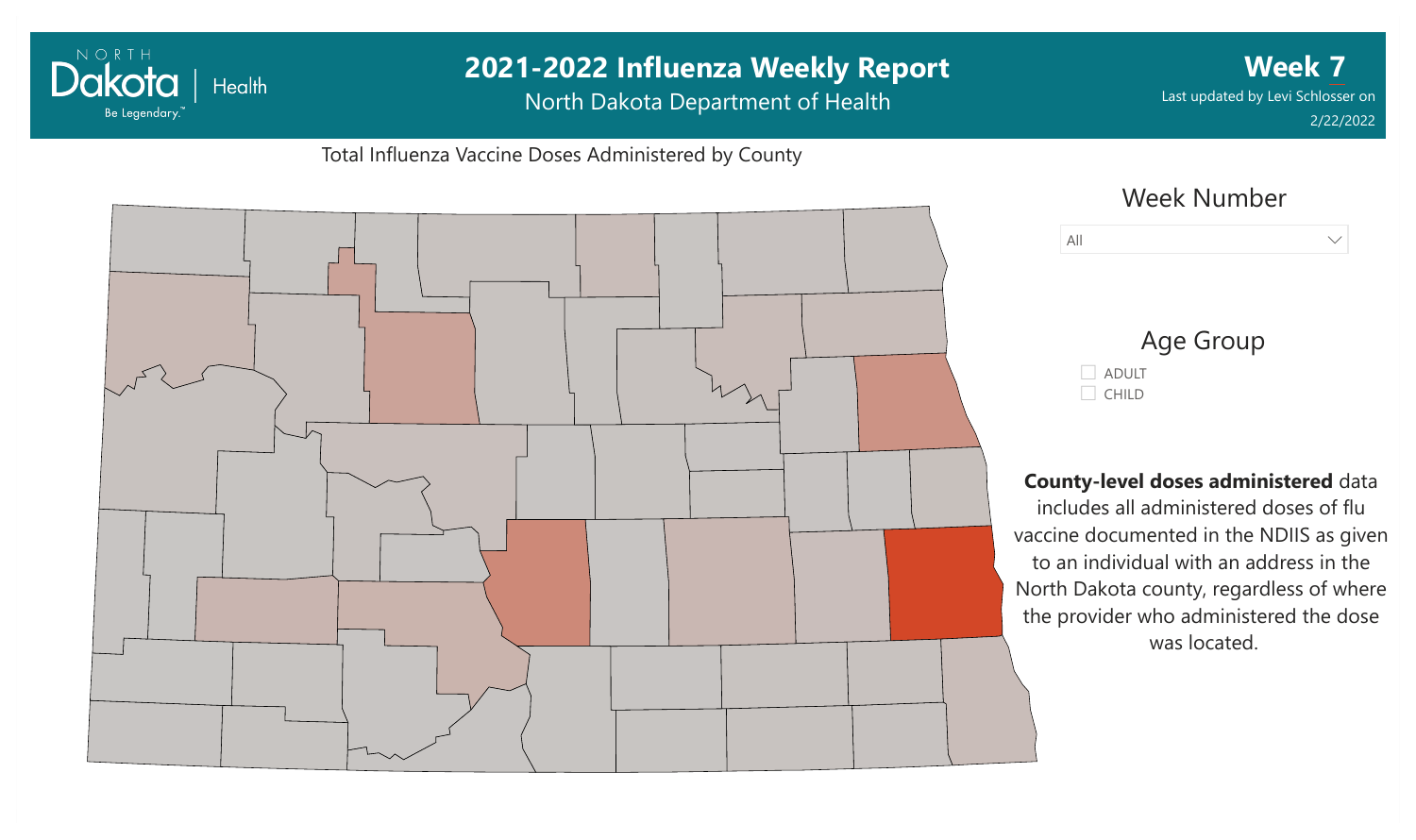North Dakota Department of Health

#### 0% 10% **e**<br>**ድ** 20% 30% 40% Season 2020-2021 flu season 2021-2022 flu season 29.50% 33.48% 33.47% 31.60% 39.20% 32.62% Age Group ● Adults 19 and older ● All ND 6 months and older ● Kids 18 and younger

Statewide Flu Coverage for Children <=18

NORTH

Dakota

Be Legendary.

Health

Statewide Flu Coverage for 2021-22 Season

### NDIIS data can also be used to estimate the percent of North Dakotans in each age group that have received at least one dose of influenza vaccine so far this flu season. NDIIS records included in **statewide coverage rates** must have a North Dakota address.

Adult immunizations do not have to be reported to the NDIIS so adult coverage rates may be higher.

### Statewide Flu Coverage for Adults >= 19